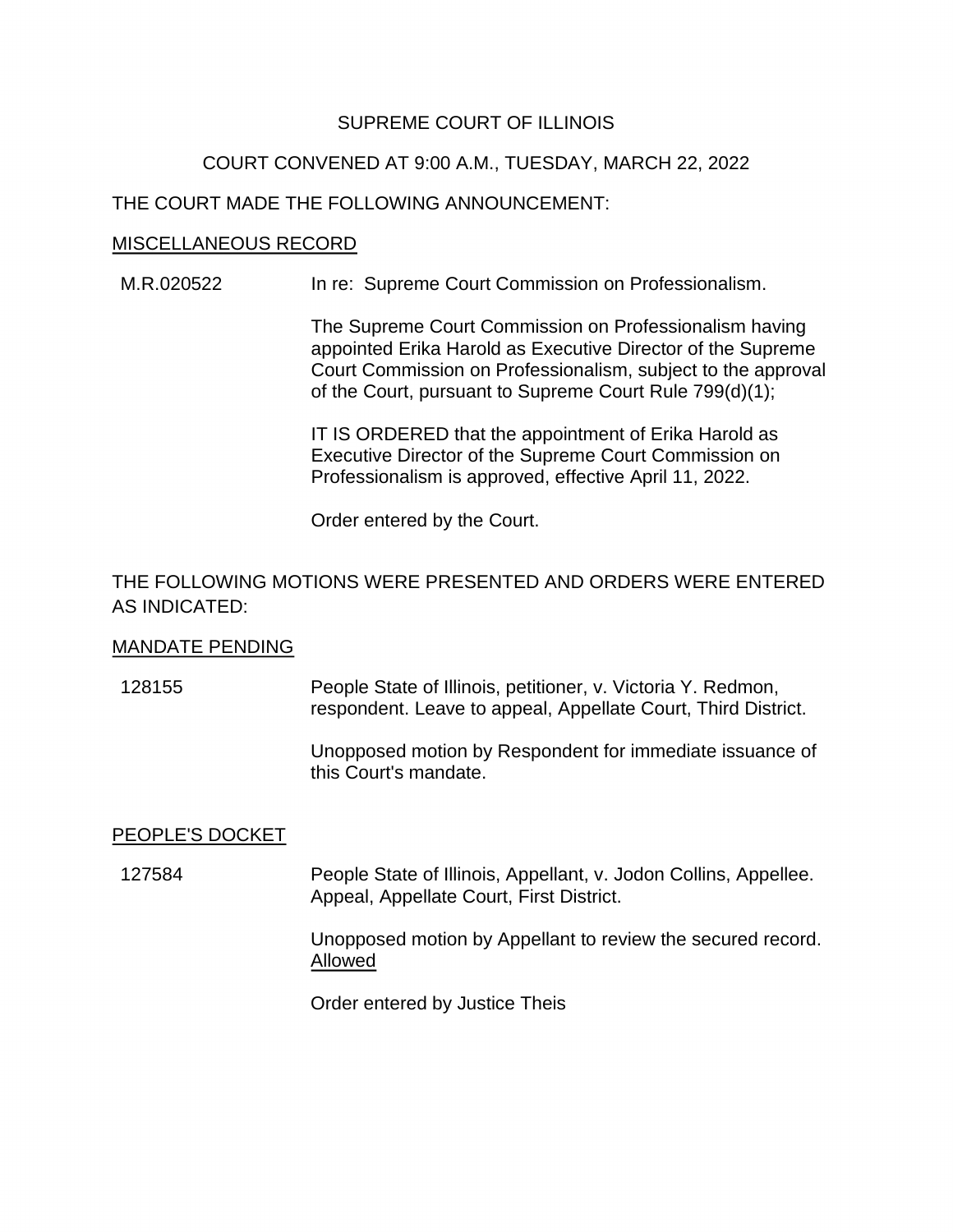| <b>CIVIL DOCKET</b>       |                                                                                                                                                                                                                                                                                                          |
|---------------------------|----------------------------------------------------------------------------------------------------------------------------------------------------------------------------------------------------------------------------------------------------------------------------------------------------------|
| 127464<br>127487<br>cons. | Martin Kopf, Appellee/Cross-Appellant, v. Brendan Kelly, etc.,<br>et al., Appellants/Cross-Appellees. Appeal, Circuit Court<br>(Kane).                                                                                                                                                                   |
|                           | Motion by Appellants/Cross-Appellees Brendan F. Kelly and<br>Kwame Raoul, in case No. 127464, for leave to file a redacted<br>record pursuant to Supreme Court Rule 364(f), and replace the<br>current portion of the record containing pages C389-C405 with<br>the redacted version under seal. Allowed |
|                           | Order entered by Justice Michael J. Burke                                                                                                                                                                                                                                                                |
|                           | Motion by Appellant/Cross-Appellee Jamie L. Mosser, in case<br>No. 127487, to join and adopt brief and appendix of<br>Appellants/Cross-Appellees Brendan F. Kelly and Kwame<br>Raoul, in case No. 127464. Allowed                                                                                        |
|                           | Order entered by Justice Michael J. Burke                                                                                                                                                                                                                                                                |
| 127603                    | Alejandro Quiroz, etc., Appellee, v. Chicago Transit Authority,<br>etc., Appellant. Appeal, Appellate Court, First District.                                                                                                                                                                             |
|                           | Motion by Appellee for leave to file notice of election instanter.<br><b>Allowed</b>                                                                                                                                                                                                                     |
|                           | Order entered by Justice Theis                                                                                                                                                                                                                                                                           |
| 128283                    | Peter Gakuba, petitioner, v. Hon. Sarah Tripp, Associate<br>Judge of the First Judicial Circuit, respondent. Mandamus.                                                                                                                                                                                   |
|                           | Motion by Petitioner, pro se, for leave to file a petition for an<br>original writ of mandamus.                                                                                                                                                                                                          |
| 128284                    | Peter Gakuba, movant, v. Hon. Sarah Tripp, Associate Judge<br>of the First Judicial Circuit, respondent. Supervisory Order.                                                                                                                                                                              |
|                           | Motion by Movant, pro se, for a supervisory order.                                                                                                                                                                                                                                                       |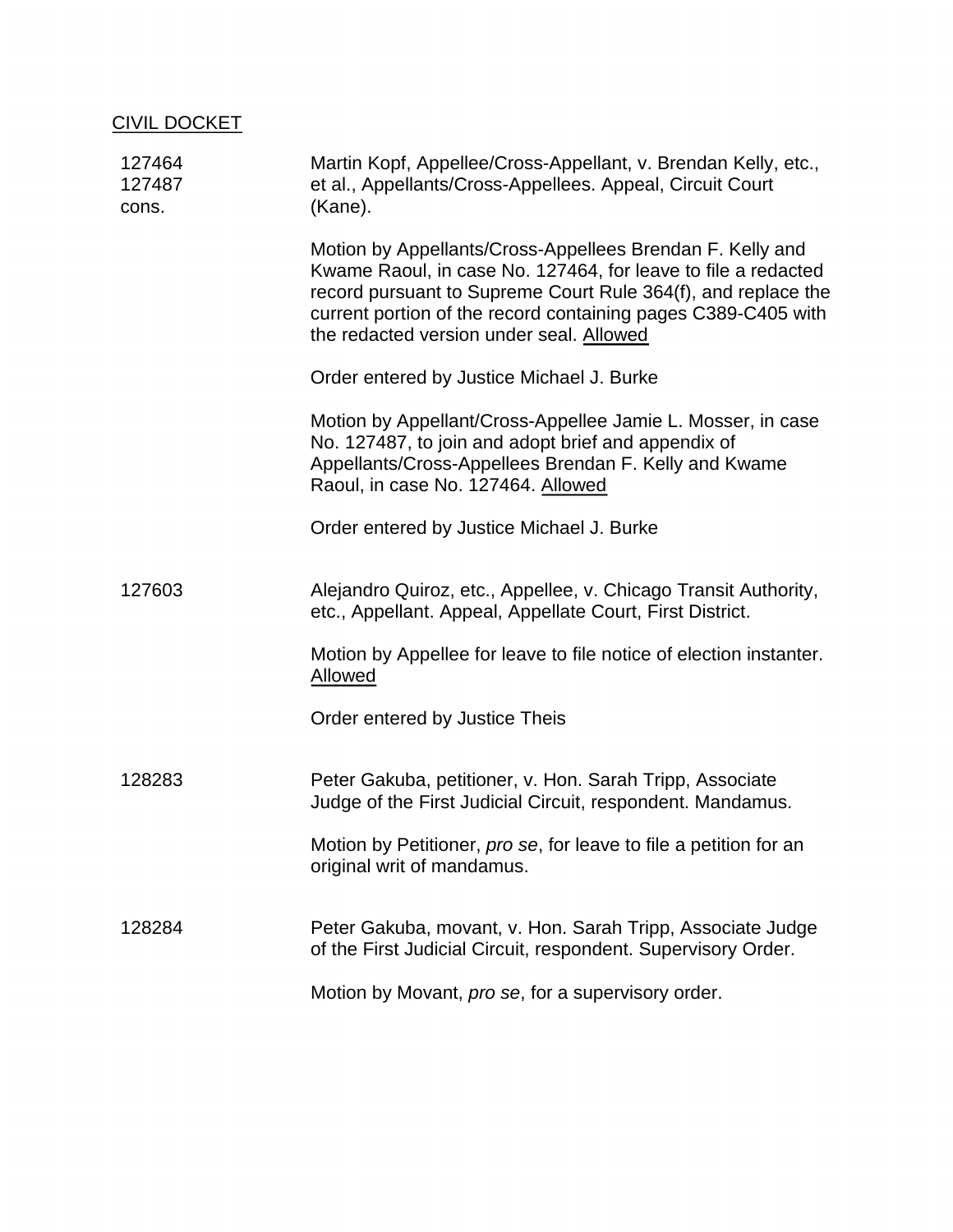# LEAVE TO APPEAL DOCKET

| 127973 | People State of Illinois, respondent, v. William Valtierra,<br>petitioner. Leave to appeal, Appellate Court, Fourth District.       |
|--------|-------------------------------------------------------------------------------------------------------------------------------------|
|        | Motion by Petitioner for an extension of time for filing a Petition<br>for Leave to Appeal to and including April 18, 2022. Allowed |
|        | Order entered by Justice Garman                                                                                                     |
| 128281 | People State of Illinois, respondent, v. Charles Soto, petitioner.<br>Leave to appeal, Appellate Court, First District.             |
|        | Motion by Petitioner to supplement appendix to petition for<br>leave to appeal instanter. Allowed                                   |
|        | Order entered by Justice Theis                                                                                                      |

# MISCELLANEOUS RECORD

| M.R.031214 | In re: David A. Fruchtman, an attorney, petitioner.                                                                         |
|------------|-----------------------------------------------------------------------------------------------------------------------------|
|            | Petitioner's motion to change his name on the roll of attorneys<br>from David A. Fruchtman to David Uri Ben Carmel. Allowed |
|            | Order entered by Chief Justice Anne M. Burke                                                                                |
| M.R.031215 | In re: Megan Mary Randich, an attorney, petitioner.                                                                         |
|            | Petitioner's motion to change her name on the roll of attorneys<br>from Megan Mary Randich to Megan Neher. Allowed          |
|            | Order entered by Chief Justice Anne M. Burke                                                                                |
| M.R.031216 | In re: Karyn Boston, an attorney, petitioner.                                                                               |
|            | Petitioner's motion to change her name on the roll of attorneys<br>from Karyn Boston to Karyn Kirk. Allowed                 |
|            | Order entered by Chief Justice Anne M. Burke                                                                                |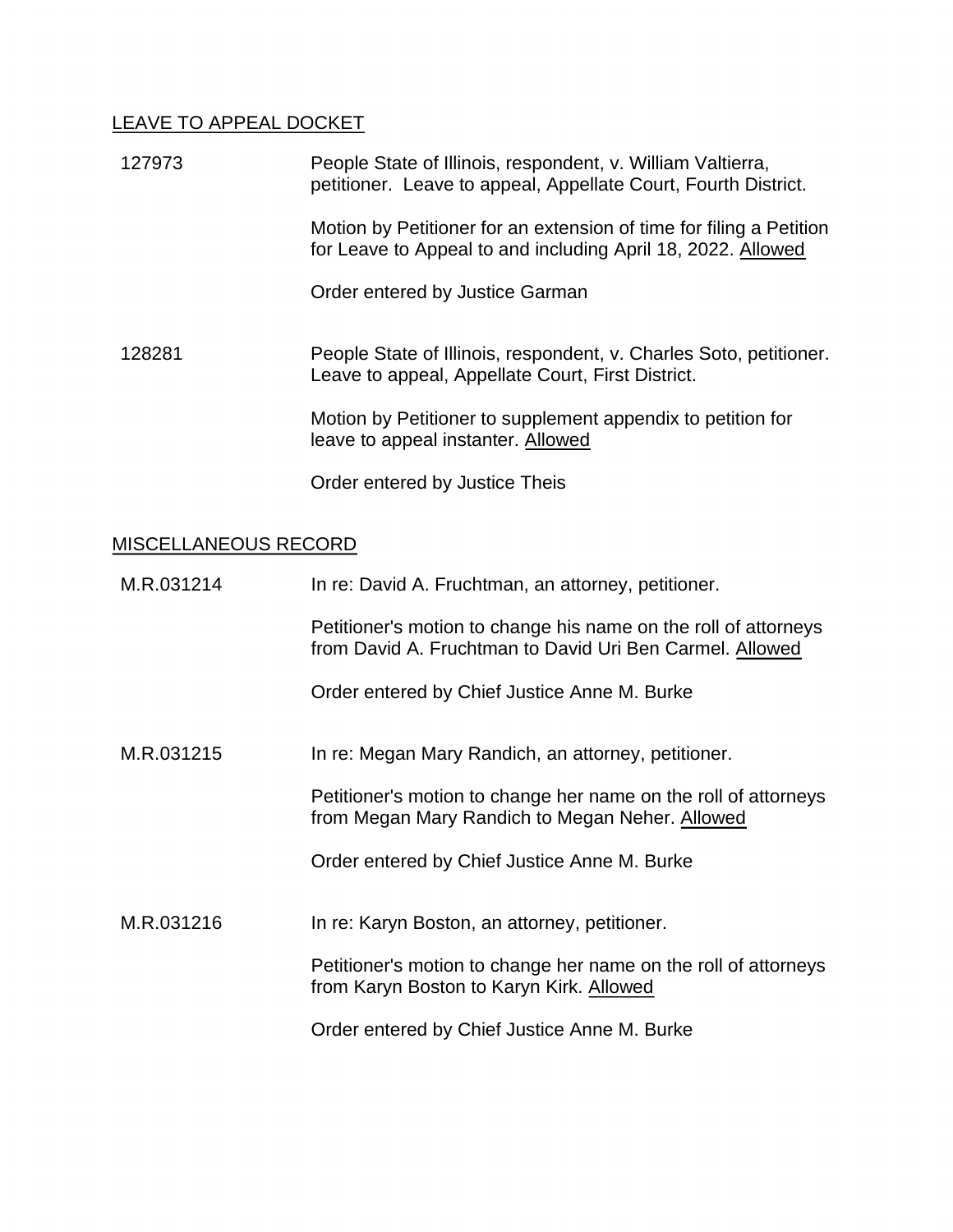| M.R.031217 | In re: Elizabeth Ann Gall, an attorney, petitioner.                                                                                               |
|------------|---------------------------------------------------------------------------------------------------------------------------------------------------|
|            | Petitioner's motion to change her name on the roll of attorneys<br>from Elizabeth Ann Gall to Elizabeth Ann Gall Jones. Allowed                   |
|            | Order entered by Chief Justice Anne M. Burke                                                                                                      |
| M.R.031218 | In re: Alexandra Rose Dworakowski, an attorney, petitioner.                                                                                       |
|            | Petitioner's motion to change her name on the roll of attorneys<br>from Alexandra Rose Dworakowski to Alexandra Aich. Allowed                     |
|            | Order entered by Chief Justice Anne M. Burke                                                                                                      |
| M.R.031219 | In re: Leighanne Ellison Root, an attorney, petitioner.                                                                                           |
|            | Petitioner's motion to change her name on the roll of attorneys<br>from Leighanne Ellison Root to Leighanne Ellison Teodorescu.<br><b>Allowed</b> |
|            | Order entered by Chief Justice Anne M. Burke                                                                                                      |
| M.R.031220 | In re: Hannah Beth Griffin, an attorney, petitioner.                                                                                              |
|            | Petitioner's motion to change her name on the roll of attorneys<br>from Hannah Beth Griffin to Hannah Griffin Garlough. Allowed                   |
|            | Order entered by Chief Justice Anne M. Burke                                                                                                      |
| M.R.031221 | In re: Hale & Monico LLC, movant.                                                                                                                 |
|            | Motion by movant for leave to renew registration retroactively<br>for the year 2022 pursuant to Supreme Court Rule 721.<br>Allowed                |
|            | Order entered by Justice Theis                                                                                                                    |